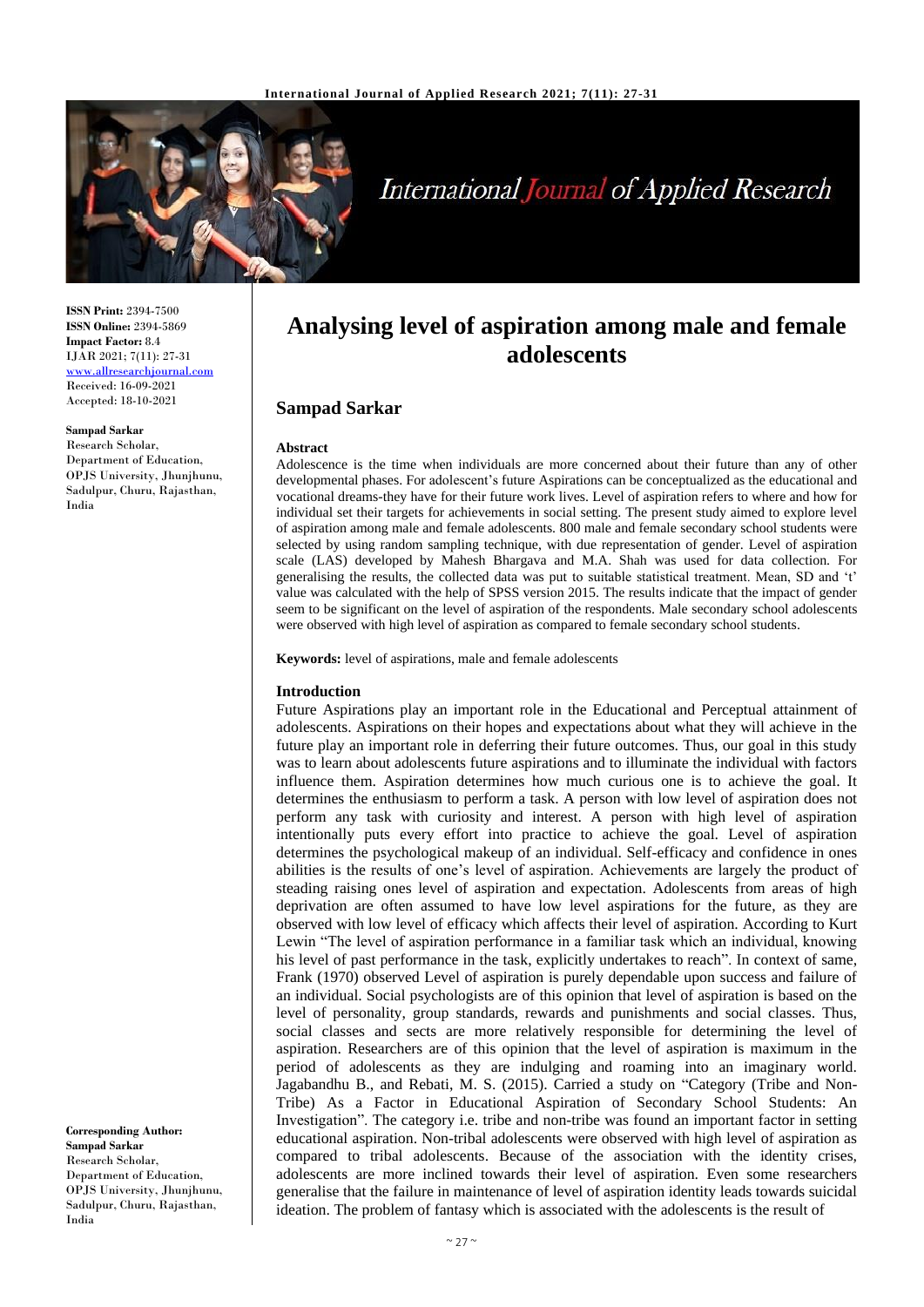failure in the level of aspiration. Sunil, K.  $(2005)$  [54] conducted a study on "Socioeconomic Status, Cultural Diversity and the Aspirations of Secondary Students in the Western Suburbs of Melbourne, Australia". The study revealed that this 'aspirations gap' is more for students from low socio-economic backgrounds. Gupta, B. (1992) conducted a study on "A Comparative Study of Self Concept, Level of Aspiration, Anxiety and Scholastic achievement of isolated and none isolated Adolescents". Isolated and non-isolated boys differed in feeling of inadequacy and emotional instability. Isolated boys and isolated girls differed in feeling of inadequacy. Non-isolated boys and girls differed in withdrawing tendency and emotional instability. Jain Ganeshlal (1990) conducted his study on "A Comparative Study of Values, Level of Aspiration and Personality Traits of Rural and Urban adolescent girls of Rajasthan" and found that rural adolescent girls were found to score higher on religious and hedonistic values. Urban adolescent girls were found to score higher on democratic, knowledge, social and health values. Besides, knowledge value scores of both rural and urban adolescent girls and their personality traits were found positively correlated. Both rural and urban adolescent girls aspired to study science as their first preference. The aspiration level of both rural and urban adolescent girls was found to be average. Thus, the above mentioned studies provides a researcher gap for the researchers to conduct a researcher study on:

**Researcher problem:** The statement of the problem for the present study is as under:

## **Analysing level of aspiration among male and female adolescents**

**Objectives:** The objectives of the present study are as under:

• To explore the level of aspiration of male and female adolescents.

**Hypothesis:** Following hypothesis has been framed for the present study:

• There exists no significant difference between male and female adolescents on their level of aspiration.

**Operational definition:** The operational definitions of terms and variables are as under:

- Level of aspiration: Aspiration determines how much curious one is to achieve the goal. It determines the enthusiasm to perform a task. A person with low level of aspiration does not perform any task with curiosity and interest. A person with high level of aspiration interest puts every effort into practice to achieve the goal. However, in the present study, level of aspiration refers to the scores obtained by the subjects on Mahesh Bhargava and M.A. Shah Level of Aspiration Scale.
- **Rural urban dichotomy:** Rural Urban Dichotomy in the present study refers residential background of the respondents.
- **Male and female secondary school adolescents:** Male and female secondary school students in the present study refers the dichotomy made on the basis of sex.

**Delimitations of the study:** The present study will be confined to the following aspects:

- 1) The present study will be confined to secondary school students reading in  $11<sup>th</sup>$  and  $12<sup>th</sup>$  standard.
- 2) The present study will be delimited West Tripura District of Tripura. In the same district, the researcher will selected sample from Mohanpur, Hezamara, Dukli and Jirania blocks only.

**Research limitation of the problem:** Because of time, budget and financial constraints, it was impossible for the researcher to include all adolescents from all districts of Jammu and Kashmir. So the present study will be delimited to following domains:

- a) The study will be delimited to only adolescents within the age group of 12-20.
- b) The study will be delimited to two districts of the North Kashmir namely Kupwara, Baramulla and one district of main Kashmir viz. Srinagar.
- c) The present study will be delimited to adolescents reading in different secondary school within the age group of 12-20, managed and organised by local bodies or government.

**Methodology and procedure:** Keeping the nature of the study under consideration, descriptive study had been used for the presents study.

Sample: A representative sample 800 secondary school students will be selected by using stratified cum random sampling technique. Whole data was selected from the West Tripura District of Tripura. In the same district, the researcher selected sample from Mohanpur, Hezamara, Dukli and Jirania blocks only.

**Research tool:** Level of Aspiration Scale (LAS) developed by Mahesh Bhargava and M. A. Shah was used for data collection.

**Analysis and interpretation of the data:** The collected data was analysed to statistical treatment by inferential statistics. Further description is given as under:

**Table 1:** Showing mean significant difference between male and female adolescents on Level of Aspiration. (N=400 each)





**Fig 1:** Showing graphical representation of mean significant difference between male and female adolescents on level of aspiration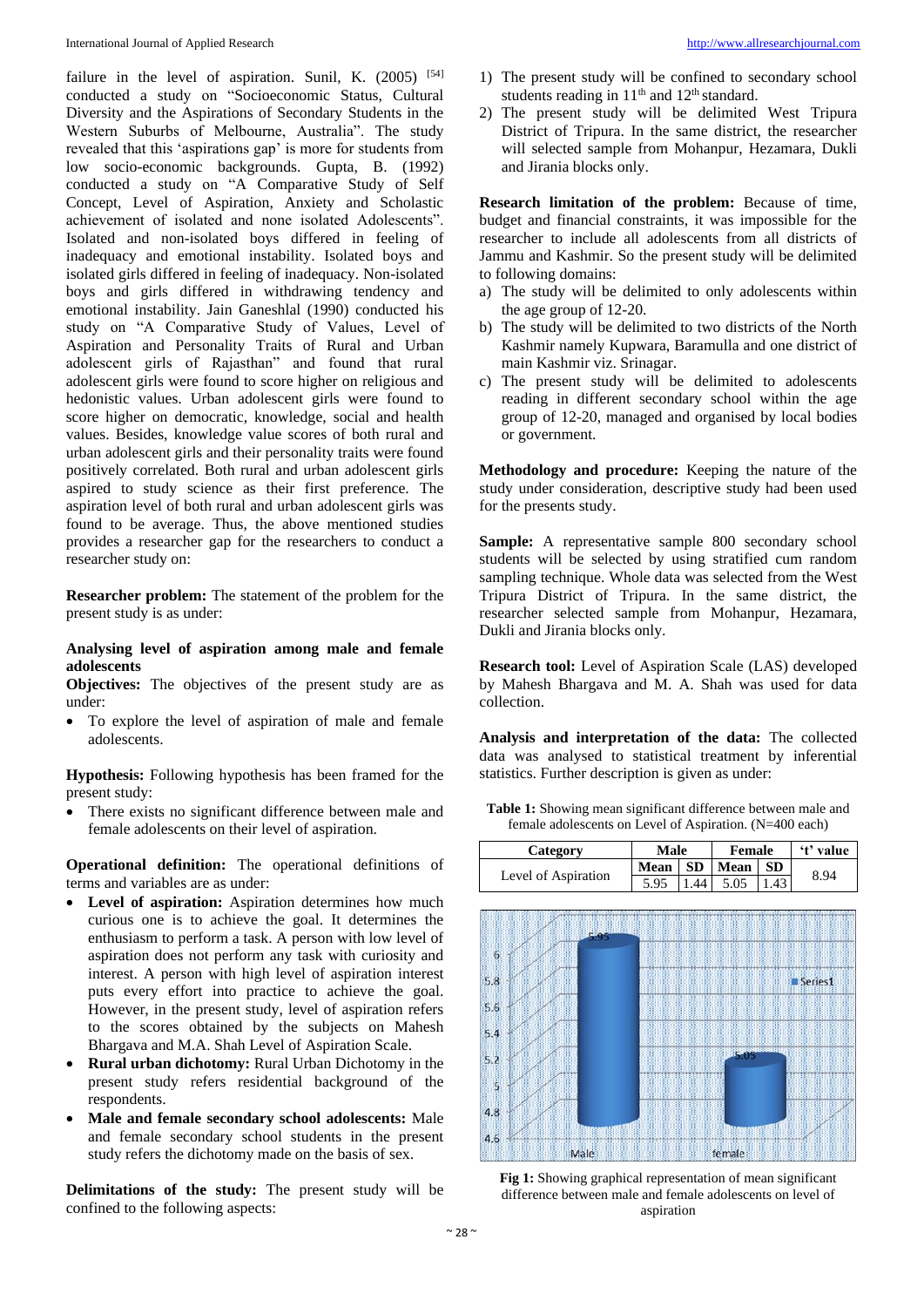The perusal of the table 1 (Fig 1) reveals the mean significance difference between male and female secondary adolescents. The comparative analysis of the table depicts high level of mean among male adolescents (M=5.95) as compared to female adolescents (M=5.05). The calculated tvalue came out to be 8.94, which exceeds the tabulated tvalue at 0.01 level of significance. Thus, it can be said that there is significant difference between the two groups of respondents under discussion. Male adolescents were observed with high level of aspiration as compared to female adolescents. Male adolescents were observed more curious towards achieving their goal. They were observed with more enthusiasm to perform their task. Male adolescents were observed more carrier conscious and were found intentionally making every effort into practice to achieve their goal. The aspirational identities of male secondary school students were observed high as compared to female secondary school students. The results may attribute to this fact that female secondary school students fell doubt in their capacity as compared to male secondary school students. Therefore, from the confirmation of the results from the above table, the null hypothesis which reads as, "There is no significant difference between male and female secondary school students" stands rejected. The results are carried in consonance to host of the researchers notable among them are; Kumar, Yogesh (1989), Ashan, H. H. (2012) <sup>[4]</sup>, Rajesh, V. Chandrasekara, N. (2010), Kumar, Yogesh (1989) found that the tribal and non-tribal differed in terms of their levels of aspiration, non-tribal showed higher level of aspiration as compared to tribal adolescents. In addition to this it was found that male adolescents possess high level of aspiration as compared to female adolescents. Ashan, H.H.  $(2012)$ <sup>[4]</sup> found a significant difference between male and female adolescents on their level of aspiration. Male students were found with more level of aspiration as compared to female adolescents. Urban adolescents were found with high level of aspiration as compared to rural adolescents. Rajesh, V. Chandrasekara, N. (2010) found that secondary school students belong to urban area has significantly high educational aspirations than rural areas. In addition to this it was found secondary school students studying in private schools have significantly high educational aspirations than the secondary students studying in the government schools. Further, male adolescents were observed high level of aspiration as compared to female adolescents.

#### **Conclusions of the study**

Any research work can be considered effective only when the fund of knowledge generated through it is applied to improve the existing practices. Impact of gender was found significant on the level of aspiration of adolescents. Male adolescents were found to be high achievers on level of aspiration as compared to female adolescents. So impact of gender seems significant on the level of aspiration of adolescents.

### **References**

- 1. Ahmed RA. The Self-Concept among Tribal and Non-Tribal Secondary Level Students in South Garo Hills. IJCAES Special Issue on Basic, Applied & Social Sciences 2012;2:373-375.
- 2. Ajila C, Olutola A. Impact of Parents' Socio-Economic Status on University Students' Academic Performance.

Journal of Life Journal of Educational Studies 2000; 7(1):31-39.

- 3. Armin M. Emotional Maturity and Adjustment Level of College Students. Education Research Journal  $2012;2(1):18-19.$
- 4. Ashan HH. Organizational Climate of Secondary School Students of Jawahar Navodaya Vidhyalaya in Haryana State. International Journal of Multidisciplinary Approach and Studies, 2012, 05(5). ISSN NO: 2348-537.
- 5. Bansal. A Study of Emotional Maturity and Class Room Behavioral Problems of Learning Disabled and Normal Children in Inclusive Schools. Advanced International Research Journal of Teacher Education 2013;1(1):105-110.
- 6. Bansal S. A Study of Emotional Maturity & Classroom Behavioral Problems of Learning Disabled &Normal Children in Inclusive Schools. Advanced International Research Journal of Teacher Education 2013, 1(1).
- 7. Bansal Sonam. A Study of Emotional Maturity and Class Room Behavioral Problems of Learning Disabled and Normal Children in Inclusive Schools Advanced International Research Journal of Teacher Education 2013;1(1):105-110.
- 8. Berry J. Acculturation: Living Successfully in Two Cultures. International Journal of Intercultural Relations 2005;29:697-712.
- 9. Bhagyashri *et al*. Emotional Maturity & Self-Actualization in Graduate & Post-Graduate Students. Journal of Research in Humanities & Social Science 2013;1(4):15-18.
- 10. Bhagyashri *et al*. Emotional Maturity & Self-Actualization in Graduate & Post-Graduate Students. Journal of Research in Humanities & Social Science 2013;1(4):15-18.
- 11. Bharti S. Adjustment and Emotional Maturity among First Year College Students. Pakistan Journal of Social and Clinical Psychology 2012;9(3):32-37.
- 12. Bidyadhar SA. Achievement Motivation among Secondary School Tribal and Non-Tribal Students. Journal of Indian Education 2006;1:108-116.
- *13.* Chaturvedi A, Kumari R. Role of Emotional Maturity & Emotional Intelligence in Learning & Achievement in School Context. Shaikshik Parisamvad 2012;2(2):1- 4.
- 14. Chaturvedi A, Kumari R. Role of Emotional Maturity &Emotional Intelligence in Learning & Achievement in School Context. Shaikshik 2012.
- 15. Dalwinder *et al*. Emotional Maturity differentials among University Students. Journal of Physical Education and Sports Management 2012; 3(3):41-45.
- 16. Dharamvir *et al*. A Comparative Study on Anxiety & Emotional Maturity among Adolescents of Co-Educational & Uni-Educational Schools. ACADEMICIA: An International Multidisciplinary Research 2011;1(3):24-26.
- 17. Dinthera *et al*. Factors Affecting Student's Self-Efficacy in Higher Education. Educational Research Review 2011;6:95-108.
- 18. Dinthera *et al*. Factors Affecting Student's Self-Efficacy in Higher Education. Educational Research Review 2011; 6:95-108.
- 19. Ehtesham A. A Correlational Study of Academic Achievement and Study Habits: Issues and Concerns.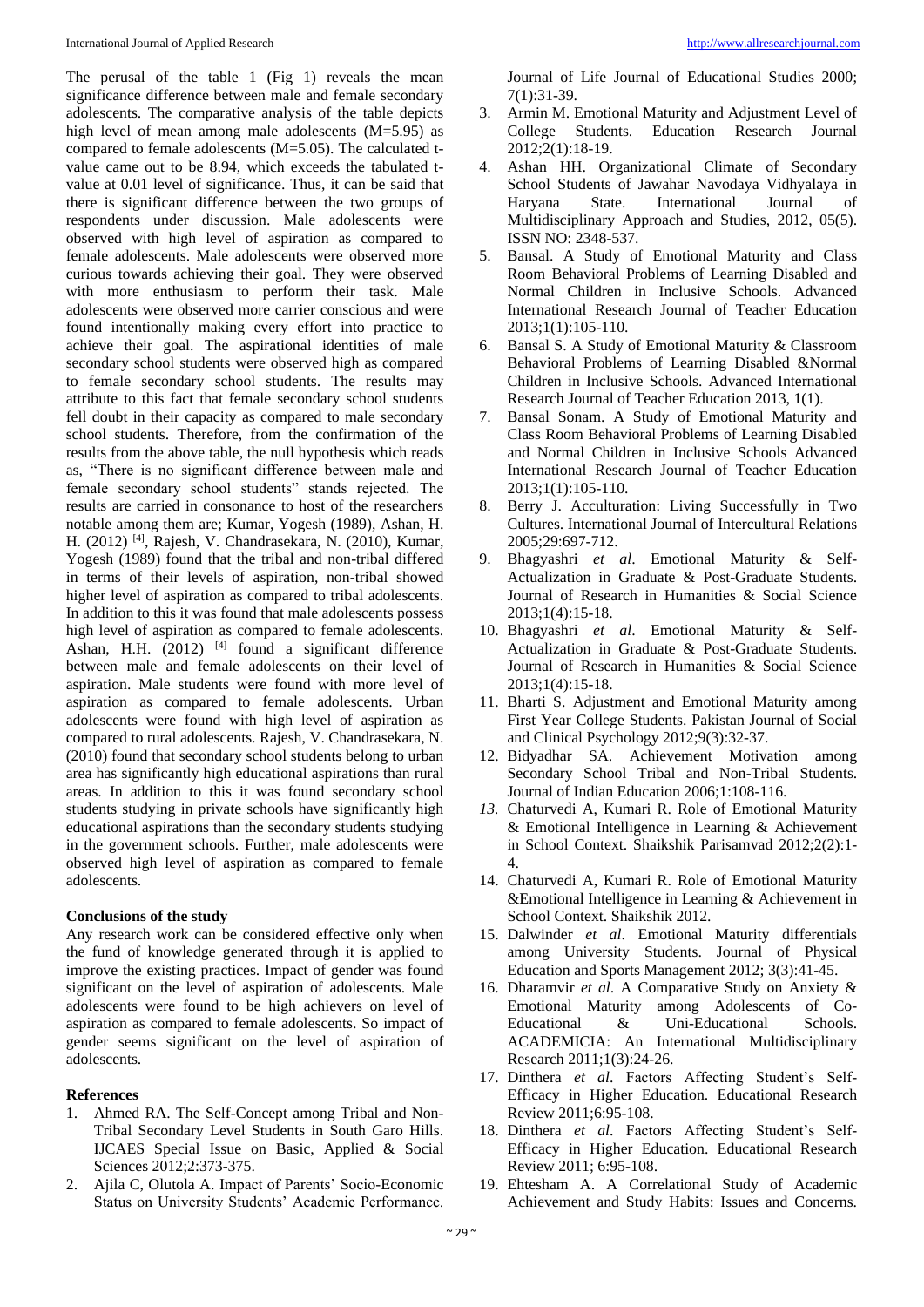Excellence International Journal of Education and Research 2013;1(2):46-51.

- 20. Hangal S, Aminabhavi V. Self-Concept, Emotional Maturity & Achievement Motivation of the Adolescent Children of Employed Mothers & Homemakers. Journal of the Indian Academy of Applied Psychology 2007; 33(1):103-110.
- 21. Jersild AT. The Psychology of Adolescents. Toronto: The Macmillan Company 2017.
- 22. Jggarwal PK, Anil Sharma. A Role Model for Academic Excellence through Socio-Economic-Cultural Factors: The Case of SAIL Schools in India. Literacy Information and Computer Education Journal (LICEJ) 2010;1(2):135-138.
- 23. Kaen *et al*. Changes in the Relation of Self-Efficacy Beliefs & Behaviors ACROSS Development. Child Development 2008;79(5):1257-1269.
- 24. Kaur Pardeep. The effect of Stress and Educational Aspiration on the Academic Achievement of Adolescent Students. M.Ed. Dissertation, Guru Nanak Dev University, Amritsar 2007.
- 25. Kaur D. Educational and vocational aspirations of students belonging to different socioeconomic locales of Jammu division (Ph.D. Thesis in Education). University of Jammu 1990.
- 26. Khan MA, Khan RM. Relationship between Demographic Characteristics of International Students & Their Mass Media use in Intercultural Adaptation. Paper presented at 15<sup>th</sup> AMIC conference, Media in Asia: Aspiration, Choices & Realities, Penang, Malaysia 2006.
- 27. Khan MA, Khan RM. Relationship between Demographic Characteristics of International Students & Their Mass Media use in Intercultural Adaptation. Paper Presented At 15<sup>th</sup> AMIC Conference, Media In Asia: Aspiration, Choices & Realities, Penang, Malaysia 2006.
- 28. Klever P. Goal Direction & Effectiveness, Emotional Maturity & Nuclear Family Functioning. Journal of Marital & Family Therapy 2009;35(3):308-324.
- 29. Klever P. Goal direction &effectiveness, emotional maturity & nuclear family functioning. Journal of Marital & Family Therapy 2009; 35(3):308-324.
- 30. Kour S. Emotional Maturity of Adolescents In Relation To Their Family Climate. International Journal of Recent Scientific Research 2017;8(8):19645-19647.
- 31. Kumar S. Emotional Maturity of Adolescent Students In Relation to their Family Relationship. International Research Journal of Social Sciences 2014;3(3):6-8.
- 32. Kumar S. Emotional Maturity of Adolescent Students in Relation to Their Family Relationship. International Research Journal of Social Sciences 2014;3(3):6-8.
- 33. Lee IH, Rojewski JW. Development of occupation aspirations in early Korean adolescents: A multi-group latent curve model analysis. International Journal for Educational and Vocational Guidance 2012;12:189- 210. Doi: 10.1007/s10775-012-9227-6.
- 34. Mahmoudi A. Emotional maturity and adjustment level of college students. Education Research Journal 2012;2(1):18-19.
- 35. Mahmoudi A. Emotional Maturity & Adjustment Level of College Students. Education Research Journal 2012;2(1):18-19.
- 36. Mahmoudi A. Emotional Maturity & Adjustment Level of College Students. Education Research Journal 2012;2(1):18-19.
- 37. Majoribanks, Kevin. A study of family background, adolescents' educational aspirations, and Australian young adults' educational attainment. International Educational Journal 2005;6:104-112.
- 38. Malliick R, Singh A, Chaturvedi P, Kumar N. A Study on Higher Secondary Students Emotional Maturity and Achievement. International Journal of Research & Development in Technology and Management Science Kalish 2014;21(1):6-9.
- 39. Marami Goswami, Piyali Roy. Emotional Maturity of Higher Secondary students in Relation to Some Selected Variables. International Journal of Research in Social Sciences 2018, 8(2). ISSN: 2249-2496.
- 40. Marjoribanks. Family background, adolescents' educational aspirations and Australian young adults' educational attainment, International Education Journal 2005;6(1):104-112.
- 41. Mau W, Bikos LH. Educational and vocational aspirations of minority and female students: A longitudinal study. Journal of Counselling and Development 2000;78(2):186-194. Doi: 10.1002/j.15566676.2000.tb02577.
- 42. Mclaughlin *et al*. The role of personality &self-efficacy in the selection & retention of successful nursing students: a longitudinal study. Journal of Advanced Nursing 2008;61(2):211-221.
- 43. Milstein T. Transformation Broad: Sojourning & the Perceived Enhancement of Self-Efficacy. International Journal of Intercultural Relations 2005;29:217-238.
- 44. Misra Lakshmi. A Study of Occupational Aspiration and Attitude towards Modernization of Female Students Studying in Technical and Non-Technical Institution, Educational Quest 2010;1:57-50.
- 45. Morony *et al*. Predicting achievement: Confidence vs. Self-Efficacy, Anxiety & Self-Concept in Confucian &European countries. International Journal of Educational Research 2013;58:79-96.
- 46. Nehra S Relationship between Adjustment &Emotional Maturity of IX Class Students, Educationia Confab. 2014; 3(2):6-8.
- 47. Nehra S. Relationship between Adjustment & Emotional Maturity of IX Class Students, Educational Confab 2014;3(2):6-8.
- 48. Nesdale D, Mak A. Immigrant Acculturation Attitudes & Host Country Identification. Journal of Community & Applied Social Psychology 2000;10(6):483-495.
- 49. Nesdale D, Mak A. Immigrant Acculturation Attitudes &Host Country Identification. Journal of Community & Applied Social Psychology 2000;10(6):483-495.
- 50. Saner R, Baviskar D. Emotional maturity of primary school teachers: A comparative study. Edubeam multidisciplinary-online research journal, 2013, 4(1).
- 51. Sayegh L, Lasry J. Immigrants; Adaptation in Canada: Assimilation, Acculturation & Orthogonal Cultural Identification. Canadian psychology 1993;34:98-109.
- 52. Singh Y, Bharagava M. Emotional Maturity Scale. National Psychological corporation, Bhargav Hawan, 4/230, Kacheri Ghat, Agra-282004, 2012.
- 53. Singh R, Pant K, Valentina L. Gender on Social and Emotional Maturity of Senior School Adolescents: A Case Study of Pantnagar. Study Home Com Sci.,